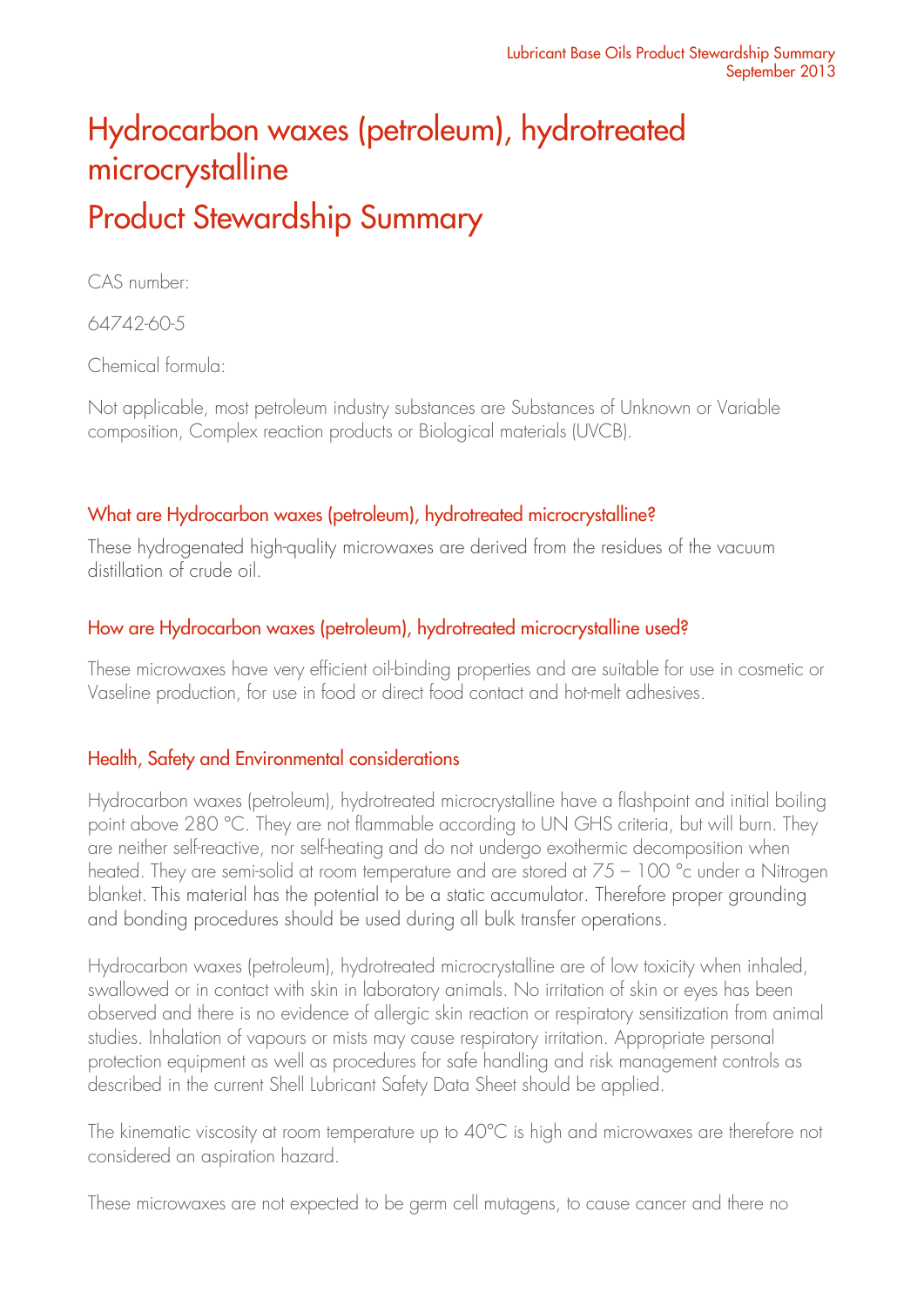evidence of developmental and reproductive toxicity.

Based on the above hydrocarbon waxes (petroleum), hydrotreated microcrystalline are not classified for health hazards following UN GHS criteria.

The product is poorly soluble in water and will float on water. Therefore, tests on short- and longterm aquatic toxicity with fish, invertebrates and algae were carried out on water accommodated fractions and led to the conclusion that these base oils are practically non-toxic.

Hydrocarbon waxes (petroleum), hydrotreated microcrystalline are UVCB substances (see explanation under "Chemical formula"). Based on the physico-chemical data and available information from similar substances an adverse effect on the environment is not expected. However, the presence of minor constituents with a certain environmental persistence, inherent biodegradability or a bio-accumulation potential cannot be excluded.

Following UN GHS criteria, microwaxes are not classified for environmental hazards.

The health, safety and environmental considerations above are not applicable for used oils and waxes, as they may contain more hazardous substances present as a consequence of applications, for which specific additives or other substances may have been introduced.

### Storing and transporting Hydrocarbon waxes (petroleum), hydrotreated microcrystalline

Hydrocarbon waxes (petroleum) hydrotreated microcrystalline are mainly transported by road and rail.

The temperature during storage and transport should be kept between 75 – 100 °C. For containers or container linings use mild steel or high density polyethylene.

Precautionary measures against static discharges must be undertaken during loading and unloading and all operators must wear personal protective equipment.

### Risk Characterization Summary

Risks associated with exposure to these products have been evaluated for the following "chain-of-commerce" activities: manufacture, storage, product transfer, transportation, and customers / markets. They are manufactured, stored and transported to customers in closed systems. Product is considered to pose low risk in all applications due to the non-hazardous nature of the product.

This product stewardship summary is intended to give general information about the chemical or categories of chemicals addressed. It is not intended to provide an in-depth discussion of health and safety information. Additional information is available through the chemical's applicable [Safety](http://www.epc.shell.com/)  [Data Sheet](http://www.epc.shell.com/) which should be consulted before use of the chemical. This product stewardship

\_\_\_\_\_\_\_\_\_\_\_\_\_\_\_\_\_\_\_